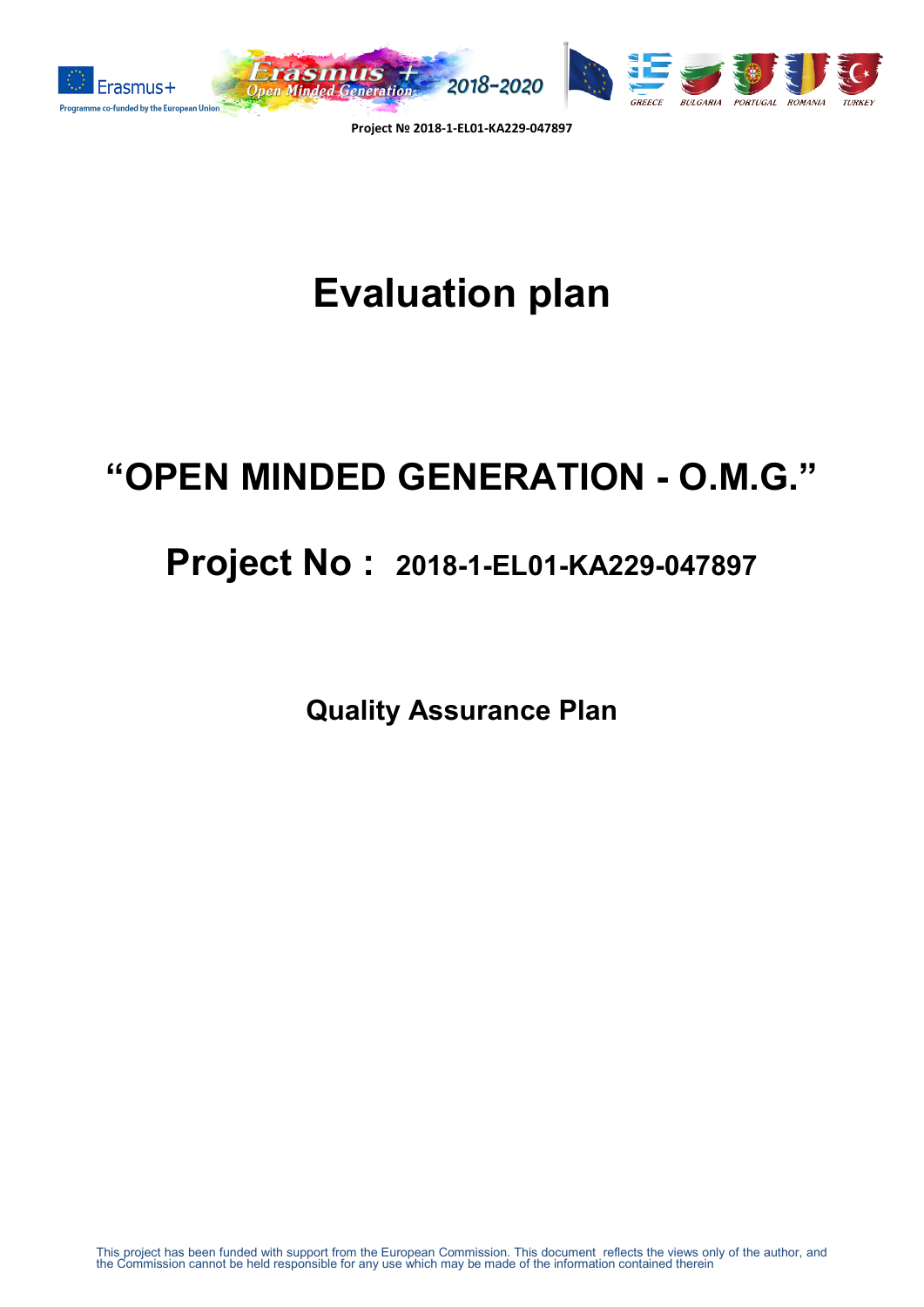



#### **1. Introduction**

nded by the European U

Quality Assurance Plans are part of the project - Project Quality Assurance Plan, "OPEN MINDED GENERATION - O.M.G." - No Reference: 2018-1-EL01-KA229- 047897 in accordance with the project's internal monitoring process. This plan aims to ensure that the results of the project are timely and of high quality. The quality assurance plan guidelines will establish the quality assurance rules for the project, providing information on the quality assessment of the project process, the results and impact of the project as well as internal procedures.

#### **1.1. Aims of the Project**

We want to reach the following objectives:

- $\triangleright$  to be able to recognize and reject negativity, rejection, prejudice and hatred in school (either in speech or actions)
- $\triangleright$  to develop sensitivity and awareness of own attitudes through reflection
- $\triangleright$  to develop social awareness for minorities (Immigrants, students with special learning abilities, specific ethnic groups)
- $\triangleright$  to be able to break stereotypes and apply sound judgement
- $\triangleright$  to become aware of the negative impact of undemocratic behavior and bias
- $\triangleright$  to understand how people are influenced towards adopting certain beliefs and attitudes and why this is wrong
- $\triangleright$  to encourage people to stand up for human rights against racism and prejudice
- $\triangleright$  to work with other governmental institutions towards the same target.

The results we propose are at the level of the students:

- $\triangleright$  to familiarize themselves with the ethics of the EU and adopt a democratic behavior
- $\triangleright$  to join groups and be active towards this target
- $\triangleright$  to develop respect and understanding of multicultural characteristics
- $\triangleright$  to be able to communicate better breaking communication barriers (especially prejudice)
- $\triangleright$  to know and understand the negative effects of bias and racism in order to avoid them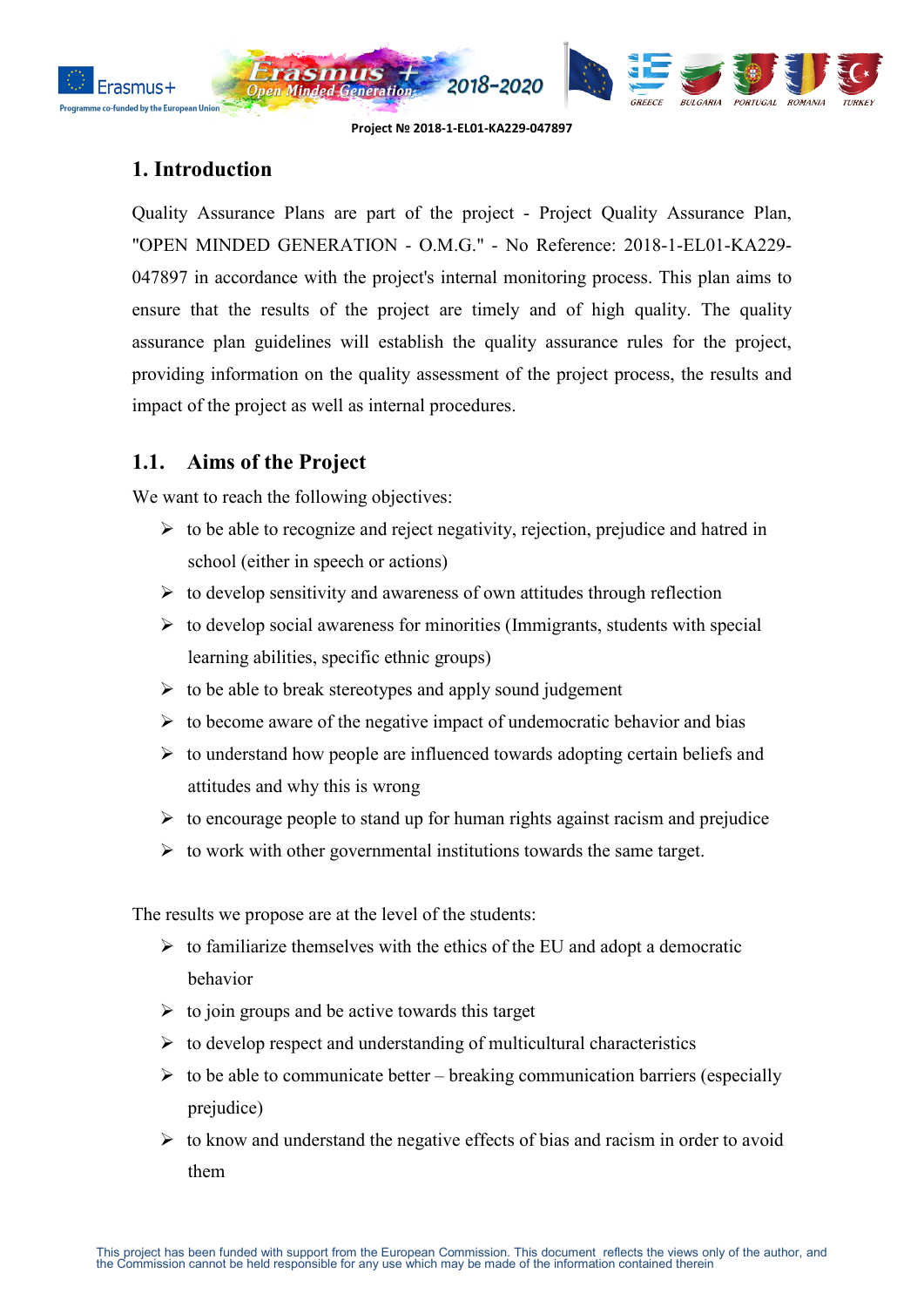



 $\triangleright$  through the activities to further develop the linguistic tools (English Language, computers / communication / internet) as well people skills / team working skills

2018-2020

 $\triangleright$  to develop cognitive skills, thinking, analyzing and structuring their thoughts into expressing solid ideas

The teachers:

- $\triangleright$  will be better able to recognize events at birth and change route by supporting students into slowly changing attitudes and becoming more democratic
- $\triangleright$  they will gain more knowledge on this effect and its extensions into family, society, school in European countries
- $\triangleright$  they will be able to gain from collaborating with peer teachers in other countries in order to compare and contrast methods, approaches results

The schools:

- $\triangleright$  the teaching practices and management should be improved
- $\triangleright$  improvement of the quality of staff training
- $\triangleright$  the cooperation with local NGOs in this project which will transit in long-term effects to be better.

The tangible results we will produce throughout the project are:

- $\checkmark$  informative materials developed for the purpose of the exchanges
- $\checkmark$  the students to create poems and prose on the topic of European diversity
- $\checkmark$  to record on video the role plays
- $\checkmark$  "NO HATE in schools". "United as One under the European Sky" to be the topic on the posters
- $\checkmark$  the students to present photographs for the competition about cultural differences "I am not You but We can be together"
- $\checkmark$  in order to raise awareness about the dangers and unfairness of stereotypes and discriminating behavior to have a collection of interactive games and activities
- $\checkmark$  dissemination materials: articles, photos, feedback forms, lists of participants
- $\checkmark$  dissemination tools: eTwinning, website
- $\checkmark$  forum of discussions, focus groups
- $\checkmark$  communication and data exchange tool Facebook group of the project
- certificates of attendance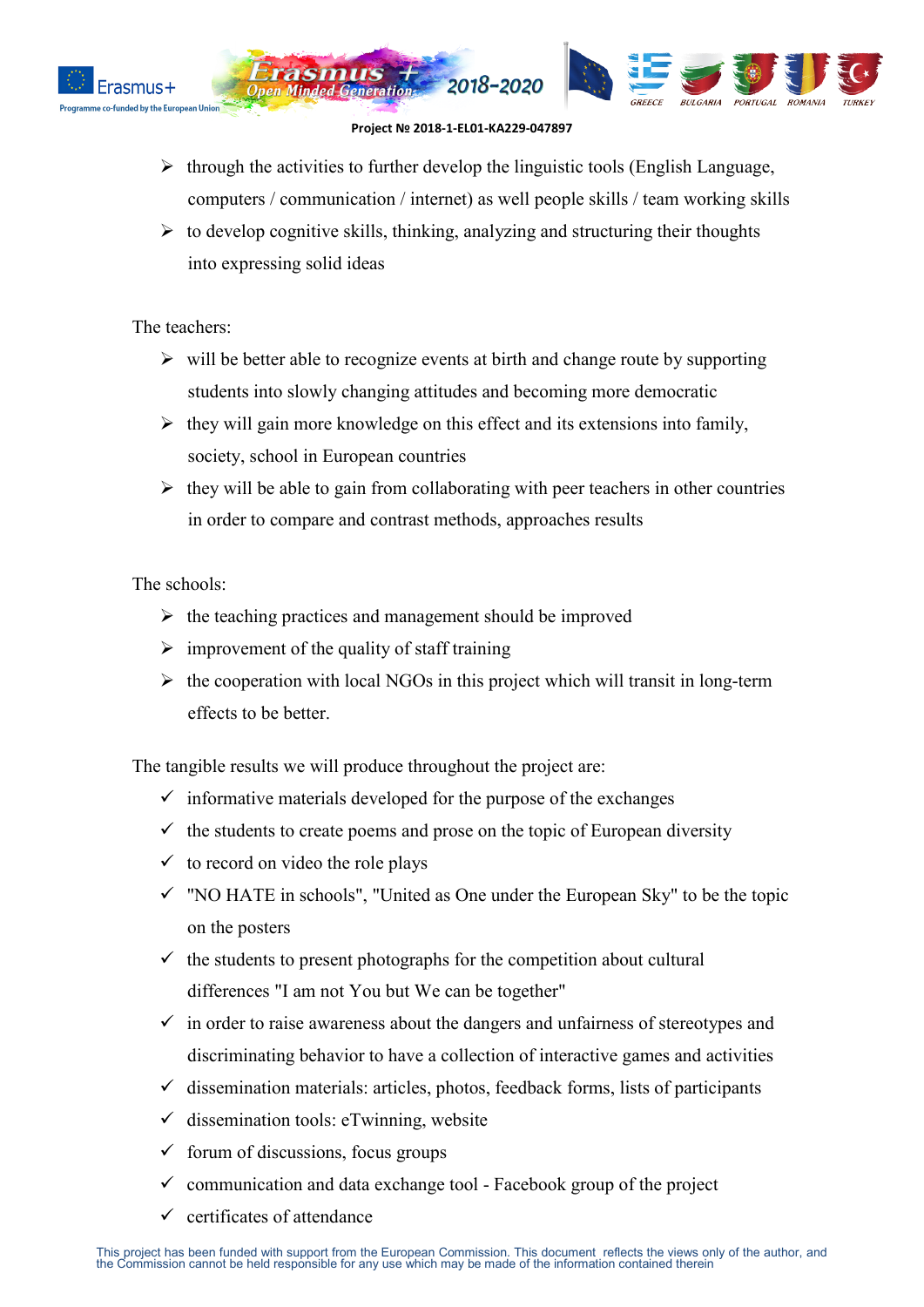



- $\checkmark$  evaluation reports for each exchange
- $\checkmark$  PPT presentations of schools, regions, the problem of stereotyping and discrimination in our regions
- $\checkmark$  brochures, fliers
- $\checkmark$  to exhibit the students' work in Erasmus+ corners
- $\checkmark$  the students video diaries
- $\checkmark$  evaluation and reporting materials: impact study, reports
- $\checkmark$  management documents: methodologies for selection, evaluation, financial documents etc.

#### **1.2. Project partners**

- Greece 1st Epaggelmatiko Lykeio of Drama a Secondary Vocational School located in Drama, in the northern part of Greece- (project coordinator),
- Bulgaria Secondary School of Natural Sciences and Mathematics "Prof. Dr. Asen Zlatarov "in the city of Botevgrad, near Sofia,
- Portugal EPRALIMA Professional School of Public Interest, with 3 branches and headquarters in Arcos de Valdevez; a competence assessment center that recognizes, validates and certifies skills, the Technical Center that develops / implements transnational / community projects,
- Turkey Cahit Zarifoglu Anadolu Imam Hatip Lisesi, located in Ataşehir in Istanbul, one of the central and beautiful cities of Istanbul,
- Romania "Matei Basarab" National Informatics College Ramnicu Valcea

#### **2. Aims of quality & evaluation**

The main aim of the project evaluation is to get a good overview of the effectiveness, efficiency, success and sustainability of the project. The main tasks are to assess the project according to objectives set up in the project proposal, to formulate concrete recommendations and report about measures to increase its value.

There will be several areas of concern: coordination, scope, time, resources, personnel, communication and risk. Procedures of these areas will be considered along the different phases of the project: starting, management, execution, monitoring and closing.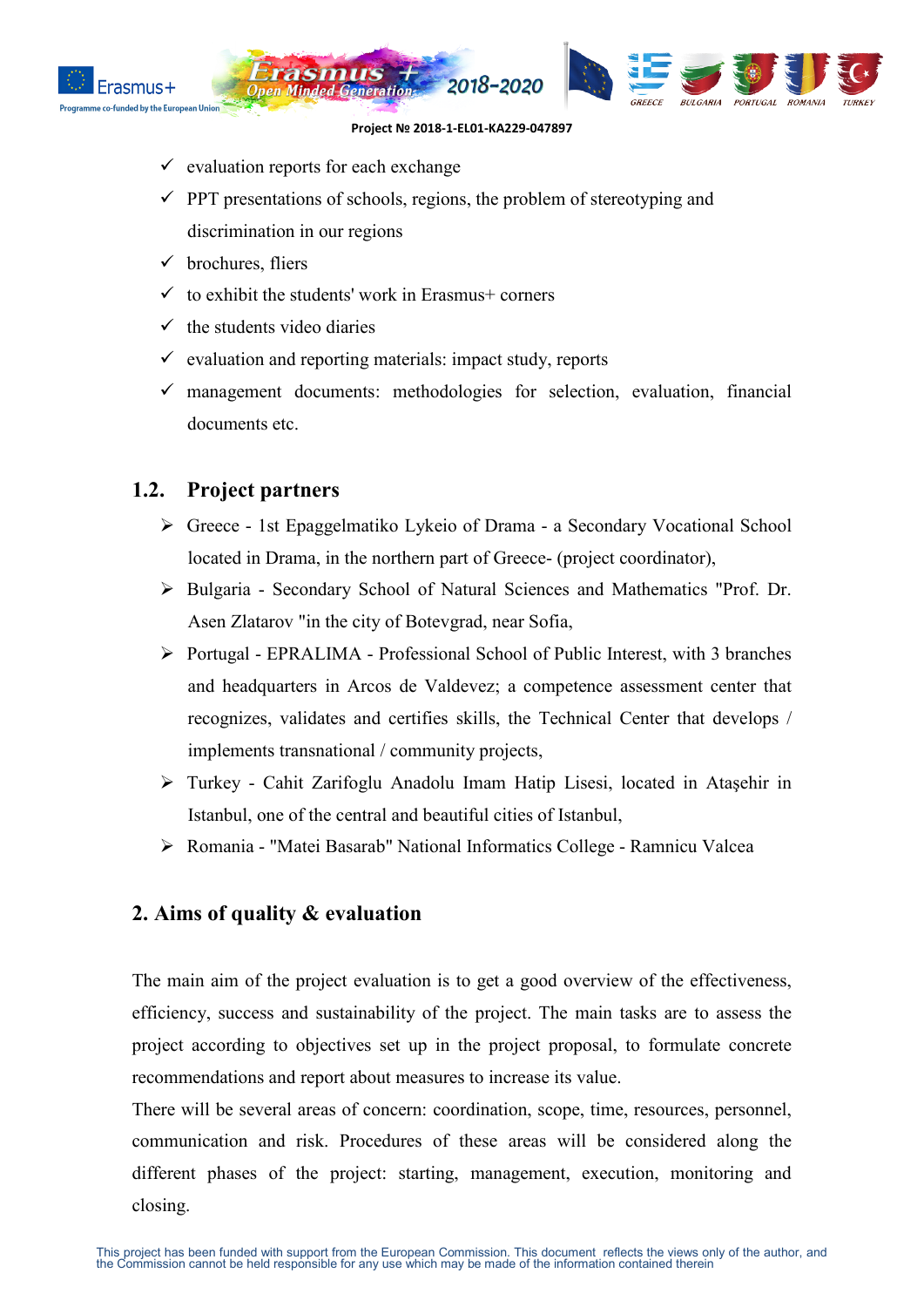

### **3. Structure of the quality assurance system of the project "OPEN MINDED GENERATION" - O.M.G.**

Internal evaluation will be a two-tier activity:

The first quality assessment and monitoring tool is a poll or questionnaire every month after the end of each activity. Analyzes and questionnaires will be provided to teachers and students to assess the pace of the project, common problems, solutions and recommendations for future activities. This will be implemented by C.N. "Matei Basarab", who completes a questionnaire.

The second tool is the quality criteria of each partner school for each activity. This means creating criteria for each activity - the number of students and teachers involved, time management, and the survey. During some activities, the opinion of the indirectly involved people - parents, representatives of society - will be learned. This will be implemented by C.N. "Matei Basarab" who completes the self-evaluation form - an annual report, at the end of each school year.

Self-evaluation forms will cover the following areas:

- $\triangleright$  Communication (at national and international level);
- $\triangleright$  Innovative aspects of the national team in the implementation process;
- Management (evaluation of coordinator's activities, related to general management - implementation);
- > Dissemination;
- $\triangleright$  External impact / main flows;
- $\triangleright$  Summary of local activities;
- $\triangleright$  Important moments have been met;
- $\triangleright$  Delays (if any) in the planned results / activities and the underlying reasons;
- $\triangleright$  Suggested ways to recover and compensate losses in time.

#### **3.1 The Quality Assurance Committee.**

This plate consists of: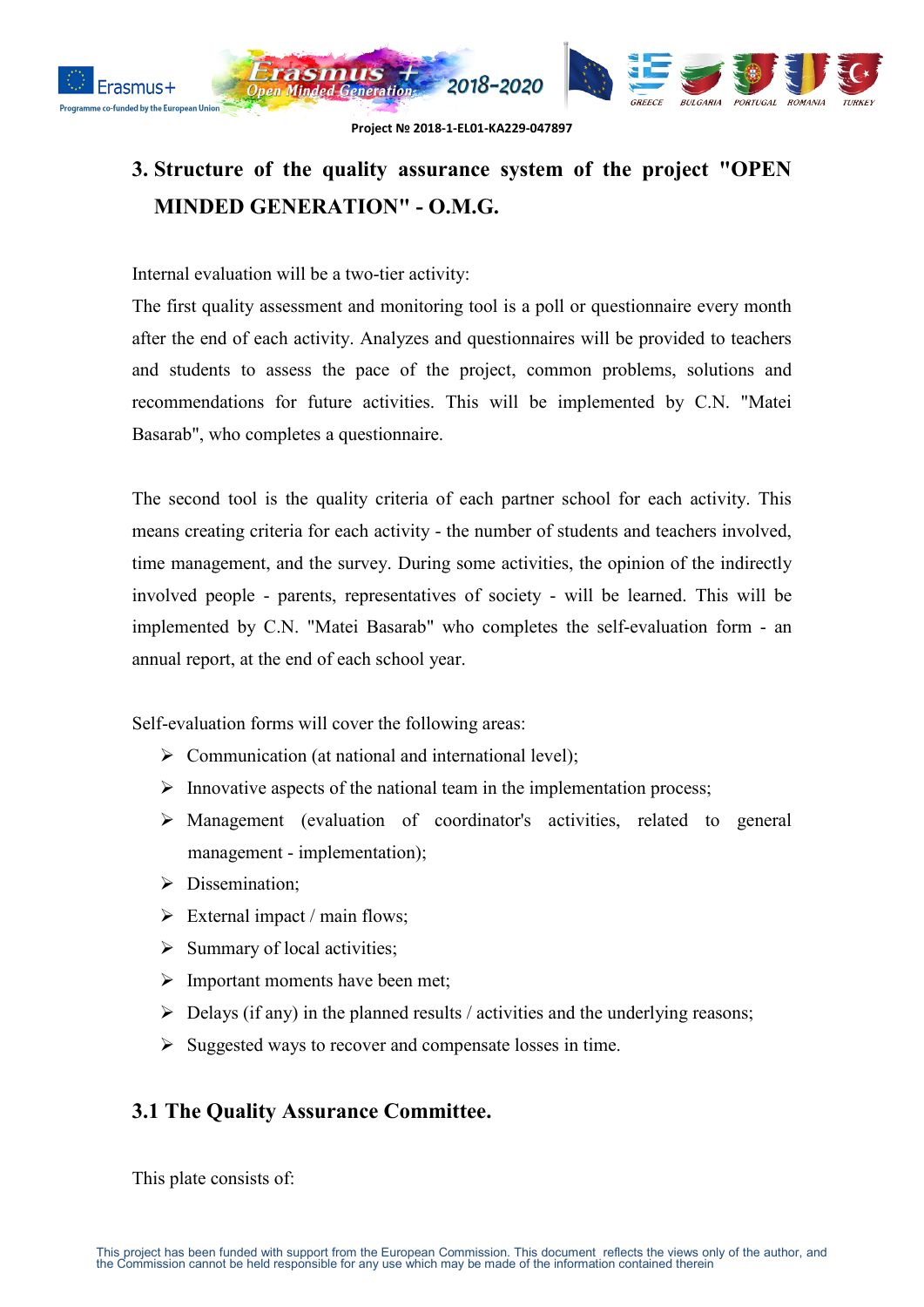



 $\checkmark$  A representative of the Romanian school, a computer science teacher, responsible for producing and interpreting the questionnaires

2018-2020

 $\checkmark$  Project Coordinator from Greece -1st Epaggelmatiko Lykeio of Drama. The role of the project coordinator is essential, which will periodically update the project partners on the current status of the project. The Project Coordinator will be responsible for all contractual issues. They will also be responsible for the proper management of time and budget. - He / she will ensure that budgets are managed rigorously. He is responsible for avoiding cost overruns, ensuring that partner accounts are up to date and that project time is captured with precision. This person will also have the authority to take all the necessary corrective measures within his or her organization to comply with the project requirements.

### **ANNUAL REPORT**

Partner: C.N.I."Matei Basarab" –Rm. Valcea Date:

Period Covered by this Review:

Please complete this form to record the activities and progress in the period.

| Communication:                                                           |  |
|--------------------------------------------------------------------------|--|
| Which partners have you<br>had communications with?                      |  |
| How often and in which<br>way have you<br>communicated with<br>partners? |  |
| Innovatory aspects:                                                      |  |
| Describe any innovatory<br>aspects to your activities.                   |  |
|                                                                          |  |

**BIIL GARIA** 

**PORTUGAL**